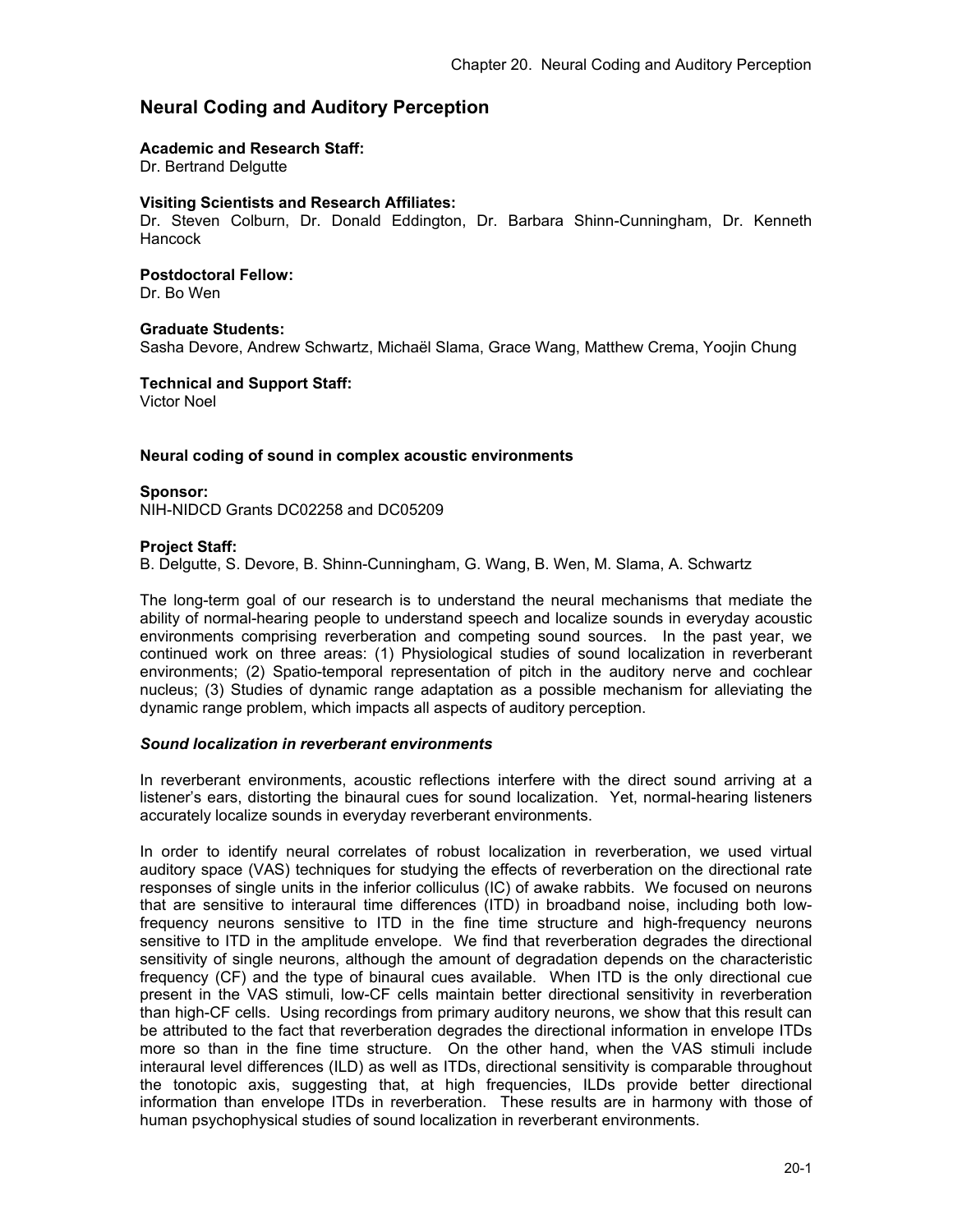Rayleigh's duplex theory of sound localization stipulates that listeners use ITD at low frequencies and ILD at high frequencies. Our results suggest that, in the anechoic condition, sensitivity to envelope ITD in high frequency neurons can rival sensitivity to fine-structure ITD in low-frequency neurons. The low perceptual weight given to high-frequency envelope ITD cues in sound localization may result from the fact that these cues are less reliable than ILD cues in reverberant listening conditions.

## *Spatio-temporal representation of the pitch of complex tones*

We have previously shown that the spatio-temporal pattern of auditory nerve (AN) fibers contains robust cues to the pitch of complex tones [2]. To investigate whether these cues are extracted centrally, we are evaluating whether cochlear nucleus (CN) neurons are sensitive to manipulations of the spatio-temporal pattern of AN activity. We recorded from single AN fibers and CN units in anesthetized cats and compared these responses to those of a peripheral auditory model [4]. We used Huffman stimuli, which have flat magnitude spectra and a 2π phase transition around a frequency FT, to manipulate the relative timing of spikes between neighboring AN fibers without changing the overall firing rates [1].

We used the principle of cochlear scaling invariance to infer the spatio-temporal pattern of AN activity in response to a Huffman stimulus from the response of a single fiber. We first verified that responses of a single AN fiber to a set of Huffman stimuli with varying FT resembles the responses of an array of model fibers with different characteristic frequencies (CFs) to a fixed FT stimulus, as predicted by scaling invariance. In both the model and AN fibers, changing the steepness of the phase transition produced systematic changes in the spatio-temporal pattern of discharge. A broad phase transition excited fibers more coincidentally across CF at the response onset, while a sharp phase transition led to later coincident firings.

When FT was equal to the CF, AN fibers with low CF (<2 kHz) tended to fire at 1/CF intervals. In comparison, responses of CN units had fewer peaks and were shorter in duration. In particular, primary-like-with-notch and onset responders typically showed one peak for broad phase transition stimuli and two peaks for stimuli with sharp transitions. The extra later peak for stimuli that excite AN fibers more coincidentally later in their responses is consistent with the notion that these CN neurons act as cross-frequency coincidence detectors. Overall, our results suggest that the firing patterns of some CN neurons reflect processing of the spatio-temporal patterns of AN activity. This finding may explain some of the difficulties experienced by cochlear implant users because the spatio-temporal patterns of activity are highly abnormal with electric stimulation through cochlear implants.

## *Rapid dynamic range adaptation to sound level statistics in the auditory nerve*

Human hearing covers a vast range of sound levels (100-120 dB) with nearly constant discrimination ability across the entire range. In contrast, the rate responses of most auditory neurons only change with sound level over a narrow dynamic range (20-40 dB), and saturate at low to moderate sound levels. To search for neural mechanisms that may help resolve the dynamic range problem, we have investigated whether dynamic range adaptation, a phenomenon previously observed in the auditory midbrain [3], already occurs in primary auditory neurons. Using continuous, dynamic stimuli whose level distributions contain a high-probability region (HPR), we found that the dynamic range of AN fibers shifts systematically toward the most probable sound level for both tone and noise stimuli. Using dynamic stimuli in which the mean sound level switches between two values every 5 s, we further found that dynamic range adaptation occurs rapidly, with time constants of only a few hundred milliseconds.

Dynamic range adaptation in the AN appears to be distinct from classic firing rate adaptation. Studies of firing rate adaptation in AN report that adaptation produces only a decrement in firing rate with no change in sensitivity or threshold, while dynamic range adaptation is fundamentally a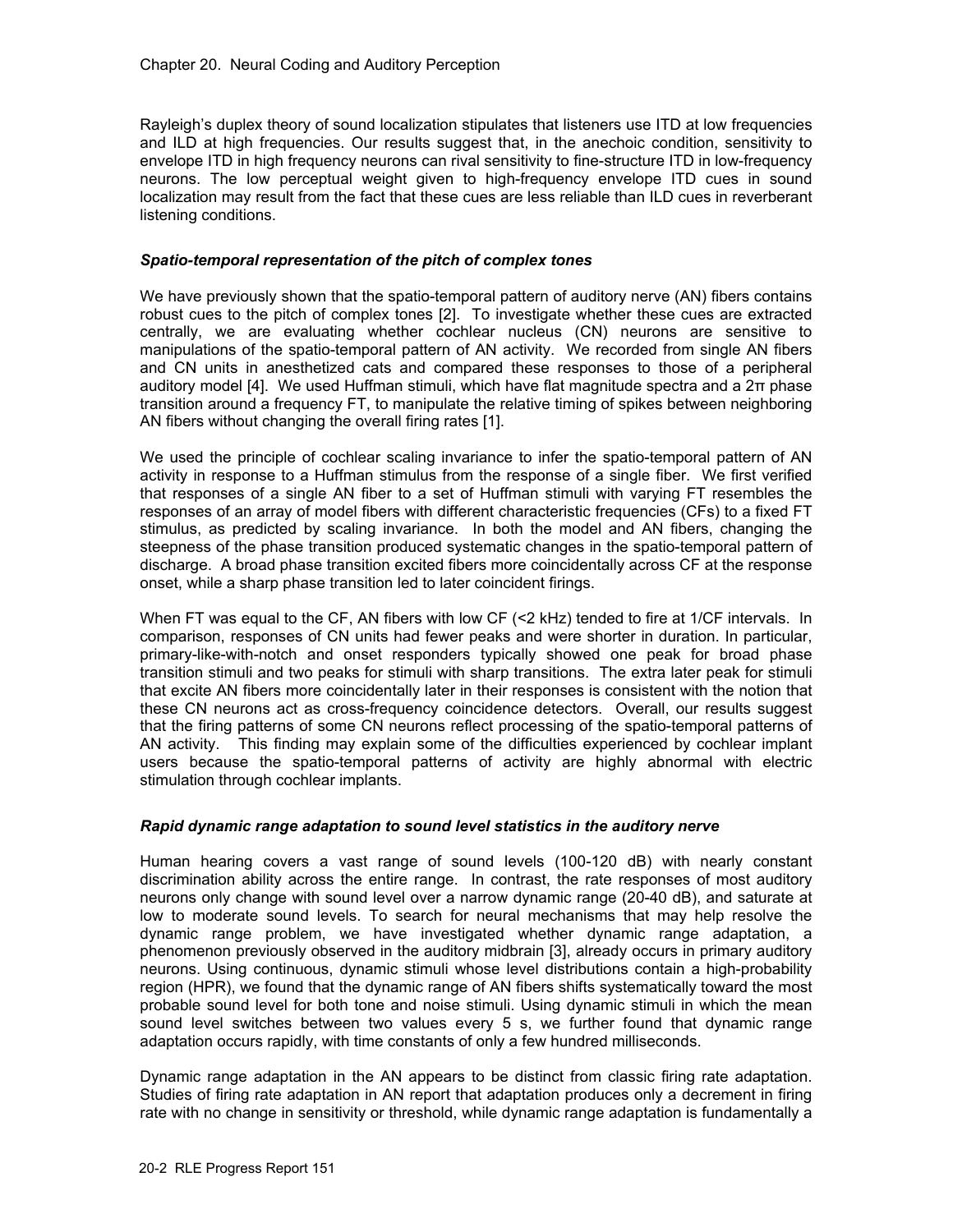change in sensitivity or operating range. We find that, while there is substantial cross-fiber variability in both dynamic range shifts and rate decrements with HPR stimuli, the two metrics are not correlated. Furthermore the time constants of dynamic range adaptation estimated with switching HPR stimuli are not correlated with time constants of firing rate adaptation. These results suggest that the two forms of adaptation may be driven by distinct processes.

We quantitatively compared dynamic range adaptation in the AN and in the IC by using the same model to fit both our AN data and Dean et al.'s IC data. We found that dynamic range adaptation is weaker in the AN than in the IC. These findings suggest that rapid adaptive processing to the sound level distribution first occurs in the auditory periphery and is enhanced along the auditory pathway.

## **References**

- [1] L.H. Carney, "Sensitivities of cells in the anteroventral cochlear nucleus of cat to spatiotemporal discharge patterns across primary afferents," *J. Neurophysiol.* 64: 437-456 (1990).
- [2] L. Cedolin and B. Delgutte. "Spatio-temporal representation of the pitch of complex tones in the auditory nerve," in *Hearing – From Basic Research to Applications,* Kollmeier B, Klump G, Hohmann V, Langemann U, Mauermann M, Upperkamp S, Verhey J (eds), Springer: New York, pp. 61-70 (2007).
- [3] Dean, N.S. Harper, and D. McAlpine. "Neural population coding of sound level adapts to stimulus statistics," *Nat Neurosci.* 8:1684-9 (2005).
- [4] M.S. Zilany and I.C. Bruce. "Modeling auditory-nerve responses for high sound pressure levels in the normal and impaired auditory periphery." *J Acoust Soc Am* 120:1446-1466 (2006).

# **Publications**

## **Journal Articles, Published**

E. Larsen, L. Cedolin. and B. Delgutte. "Pitch representations in the auditory nerve: Two concurrent complex tones," *J Neurophysiol.* 100: 1301-1319 (2008).

S. Devore, A. Ihlefeld, K.EW. Hancock, B.S. Shinn-Cunningham and B. Delgutte. "Accurate sound localization in reverberant environments is mediated by robust encoding of spatial cues in the auditory midbrain," *Neuron* 62: 123-134 (2009).

## **Journal Articles, Submitted**

B. Wen, G.I. Wang, I. Dean and B. Delgutte. "Dynamic range adaptation to sound level statistics in the auditory nerve," Submitted to *J. Neurosci.* 

## **Meeting Papers**

S. Devore and B. Delgutte. "Spike-rate adaptation underlies robust neural encoding of sound source location in reverberation," Abstract 456.5, Society for Neuroscience, Washington, DC, November 2008.

S. Devore, A. Ihlefeld, B. Shinn-Cunningham and B. Delgutte. "Neural basis of spatial hearing in reverberant environments," Acoustical Society of America, Portland, OR, June 2009.

A. Dreyer, C. Stamoulis, B. Delgutte, K. Sen and E.M. Brown. "Improved discrimination performance of auditory responses to natural stimuli due to encoding with point process techniques'" Abstract 694.22, Society for Neuroscience, Washington, DC, November 2008.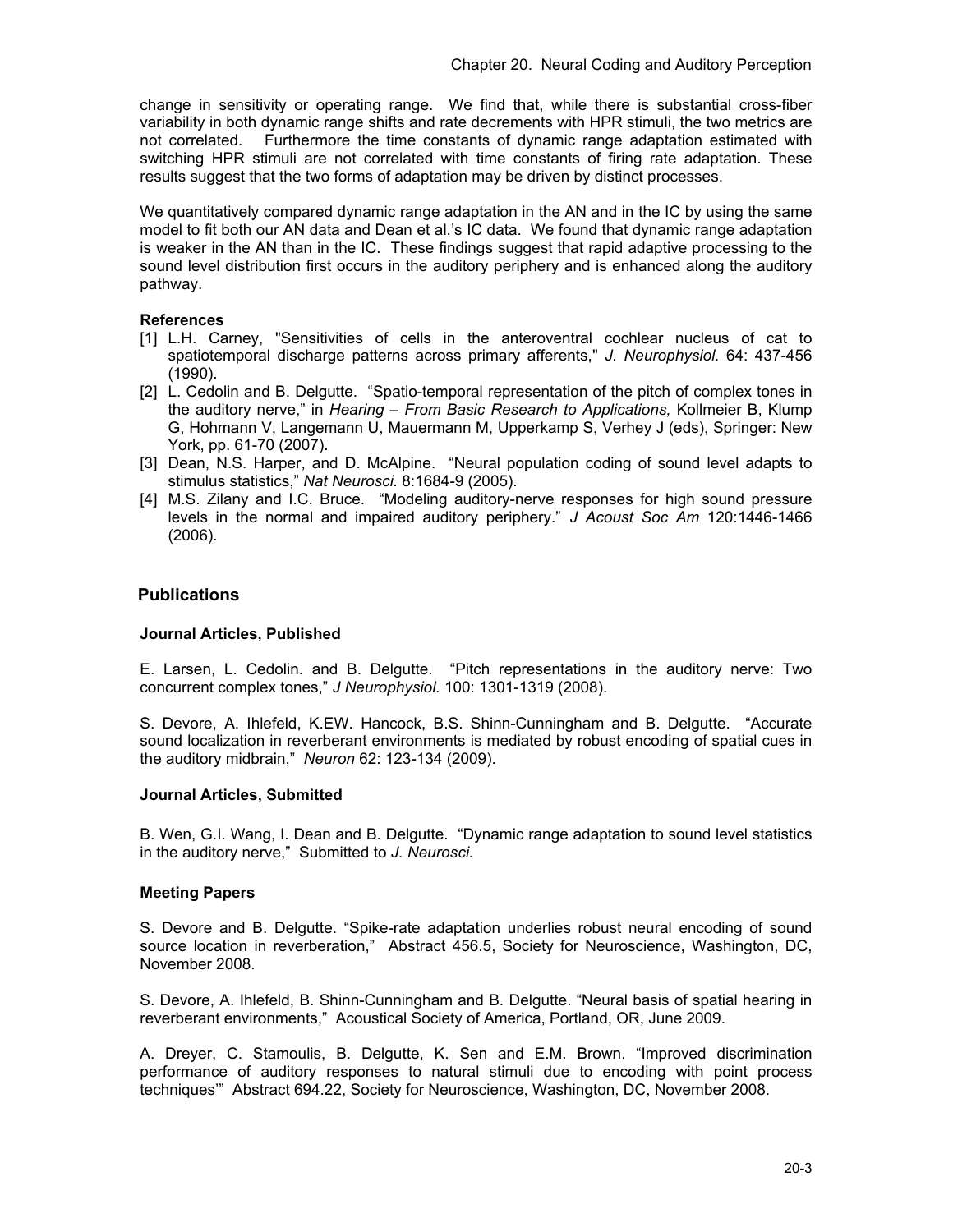Chapter 20. Neural Coding and Auditory Perception

A. Schwartz, S. Devore and B. Delgutte B. "Effect of reverberation of the directional sensitivity of auditory neurons: Peripheral factors," Abstract 622, Association for Research in Otolaryngology, Baltimore, MD, February 2009.

G.I. Wang and B. Delgutte. "Spatio-temporal processing of auditory-nerve activity in the cochlear nucleus," Abstract 845, Association for Research in Otolaryngology, Baltimore, MD, February 2009.

B. Wen, G.I. Wang, I. Dean and B. Delgutte. "Dynamic range of auditory nerve fibers rapidly adapts to sound level statistics," *Eastern Auditory Retreat*, Baltimore, MD, June 2008.

B. Wen, G.I. Wang, I. Dean and B. Delgutte. "Rapid dynamic range adaptation in the auditory nerve," Abstract 621, Association for Research in Otolaryngology, Baltimore, MD, February 2009.

## **Bilateral Cochlear Implants: Physiological and Psychophysical Studies**

### **Sponsor:**

NIH-NIDCD Grants DC05775 and DC05209

## **Project Staff:**

B. Delgutte, D.K. Eddington, K.E. Hancock, H.S. Colburn, V.A. Noel, Y. Chung. M. Crema

The goal of this project is to identify the best stimulus configurations for effectively delivering binaural information with bilateral cochlear implants (CI) by means of complementary neurophysiological, psychophysical and theoretical studies. This year, physiological studies focused on characterizing the effect of binaural deprivation on sensitivity to interaural time differences (ITD) with bilateral implants by measuring the ITD tuning of midbrain auditory neurons in congenitally deaf cats. Psychophysical studies focused on studying the effects of electrode interactions on ITD sensitivity and developing methods for reducing these interactions. We also continued developing models of responses of auditory brainstem neurons to bilateral stimulation through CIs.

## *Neurophysiology*

Human bilateral CI users do poorly on tasks involving ITD, a cue which provides important benefits to the normal hearing, especially in challenging acoustic environments. Yet the precision of neural ITD coding in acutely-deafened, bilaterally-implanted cats is essentially normal [2]. One possible explanation for this discrepancy is that the extended periods of binaural deprivation typically experienced by CI users degrade neural ITD sensitivity. To test this hypothesis, we recorded from single units in inferior colliculus (IC) of two groups of bilaterally-implanted, anesthetized cats: acutely-deafened cats, which had normal binaural hearing until experimentation, and congenitally deaf white cats, which received no auditory inputs until the experiment. In the congenitally deaf cats, the rate responses of only half as many neurons (42% vs. 82%) exhibited significant ITD sensitivity for low-rate periodic pulse trains compared to acutely deafened cats. The congenitally deaf cats also showed increased levels of spontaneous activity and increased prevalence of suppressive responses to electric stimulation compared to acutely-deafened cats. These results suggest that deprivation of auditory experience comprising the neonatal period has a major impact on the function of the brainstem circuits processing ITD. An important question is whether there is a critical period for the effects of deprivation or whether these effects also occur in animals deafened as adults (which would be a model for post-lingually deaf subjects). Another important question is whether the effects of deprivation can be reversed by appropriate electric stimulation of the binaural system.

Current CI processors deliver ITD information in the envelope of amplitude-modulated pulse trains. Psychophysical and physiological results suggest that ITD would be a more effective cue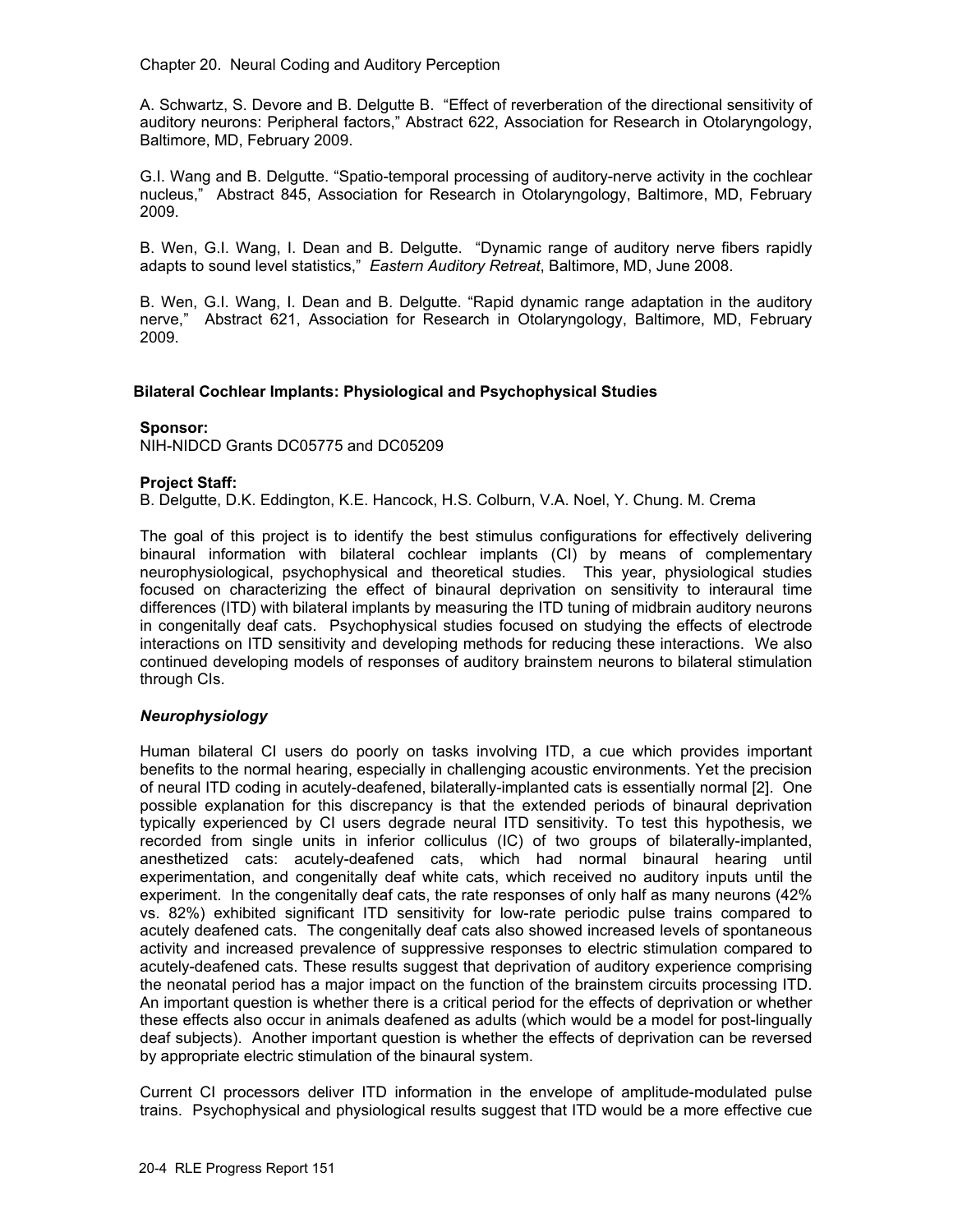if it were delivered in the fine time structure as well as in the envelope. However both behavioral and neural ITD sensitivities with electric pulse trains are poor for the high pulse rates used in today's CI processors. Inspired by the finding that introducing binaurally-coherent jitter improves behavioral ITD discrimination for high-rate pulse trains [1], we measured responses of IC neurons in anesthetized deaf cats as a function of pulse rate, pulse jitter, and ITD. For pulse rates above ~300 pps, jitter increased the firing rates of many IC neurons and gave these neurons ITD sensitivity comparable to that observed for low-rate periodic pulse trains. Thus, jitter appears to unmask neural ITD sensitivity by restoring sustained firing in IC neurons. These results may lead to new processing strategies that harness the effect of jitter to improve sound localization and speech reception in noise with bilateral CI.

# *Psychophysics*

Simultaneous stimulation of multiple electrodes, as occurs when listening through a processor, may lead to interactions that influence ITD sensitivity with bilateral CI. Specifically, summation (integration) of information might occur when the same ITD is presented on two interaural electrode pairs. On the other hand, the presence of a fixed ITD on one interaural pair might degrade the ITD sensitivity for a second pair (interference). To test these hypotheses, ITD sensitivity was measured in two subjects using 50-pps unmodulated, biphasic pulse trains. An apical interaural electrode pair and a basal pair were selected from the left/right pairs used by the subject's sound processors. Both summation and interference were observed. For example, the just-noticeable difference in ITD (ITD JND) measured in one subject when both interaural pairs carried the same ITD, was half (70 µs) the JND of the most sensitive interaural pair tested. In another subject, the ITD JND measured for one interaural pair increased from about 75 us when stimulated alone to 180 µs when an interleaved pulse train was also presented with zero ITD to a second interaural pair. This relatively large interference is consistent with our hypothesis that electrode interactions may negatively impact the ability of CI to represent the ITD information from multiple sound sources.

In the hope of reducing electrode interactions that degrade ITD sensitivity, we implemented the method of van den Honert and Kelsall [3] for focusing intracochlear stimulation. In this method, all 16 electrodes in an intracochlear array are stimulated simultaneously, and the current at each electrode is adjusted to focus the stimulation at one or more sites along the electrode array. We conducted psychophysical measures in two subjects to determine whether this focusing technique reduces the degree to which a subthreshold stimulus delivered to an electrode influences the detection threshold for a neighboring test electrode. We found that, while the overall levels required to reach threshold were higher for focused stimulation than for monopolar stimulation, focused stimulation significantly reduced the interaction between electrodes. This is psychophysical evidence that current spread can be substantially reduced with focused stimulation. Such focused stimulation may improve the ability to represent multiple ITDs as would naturally occur in the presence of multiple sound sources.

These psychophysical results suggest that electrode interactions may limit the ability to individually represent the ITDs of multiple sound sources with bilateral CI. The current focusing technique offers hope of improving the ability of CI listeners to take advantage of binaural cues in noisy environments by reducing electrode interactions.

## *Neurocomputation*

We continued to work on the modeling of auditory brainstem responses to bilateral CI stimulation. Specifically, we are developing a detailed model of the inputs to the IC, including a phenomenological model of auditory nerve responses to electrical stimulation, models of spherical bushy cells, and models of medial superior olivary (MSO) neurons. We have explored the effects of the model parameters in more detail, and we have looked at a wider set of stimulus conditions.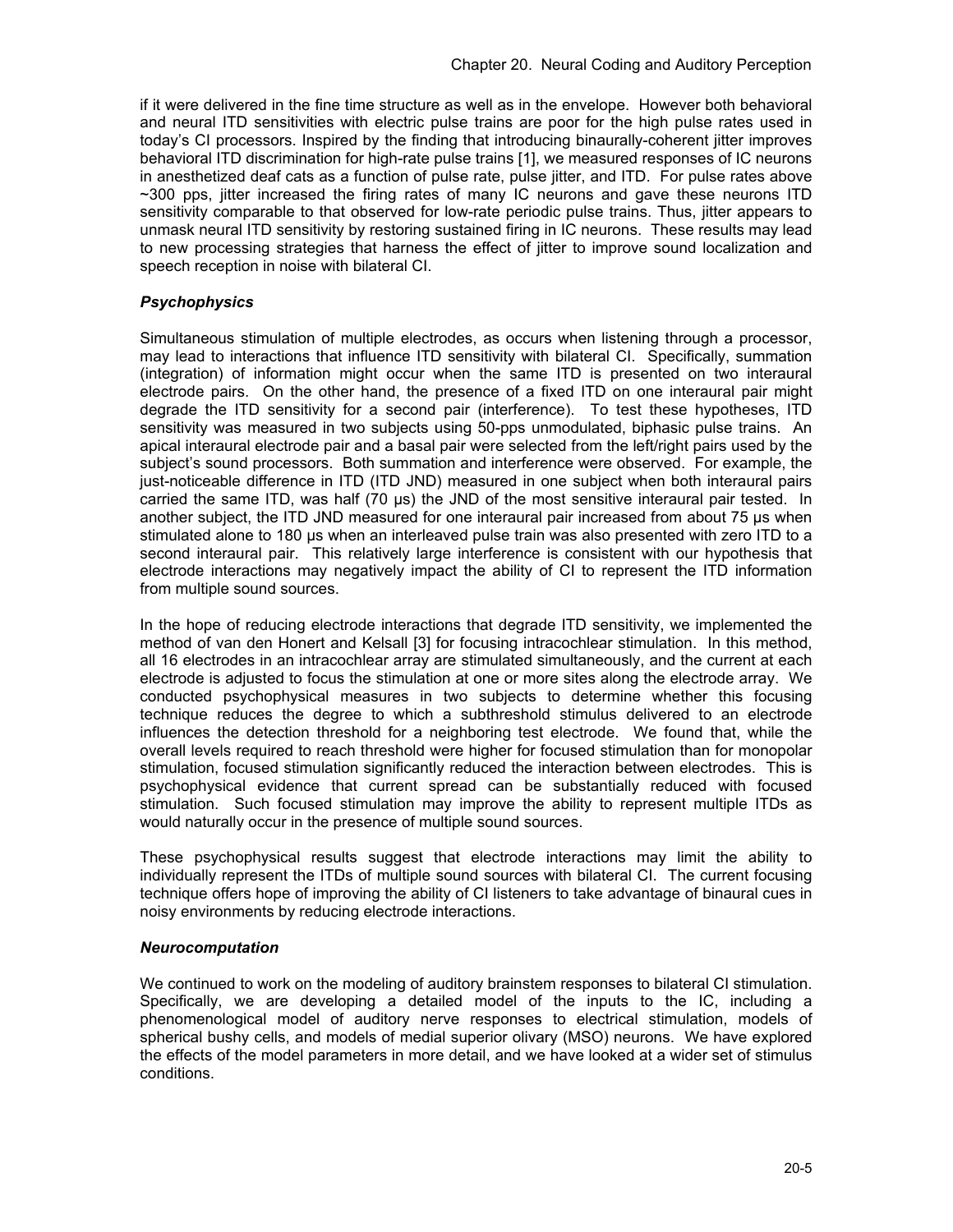Chapter 20. Neural Coding and Auditory Perception

We find that ITD sensitivity in MSO model neurons is highly dependent on appropriate synaptic parameters for different input stimulation rates, so that, in order to achieve ongoing ITD sensitivity, the model parameters must be chosen for each specific rate. Generally, stronger excitatory synaptic inputs are required for the model neuron to be ITD-sensitive at high rates. When the model MSO cell is stimulated at a rate for which it is not tuned, the responses are limited to the onset or not sensitive to ITDs.

These modeling results suggest that the poor ITD sensitivity with bilateral CI may be due to a mismatch between the high stimulation rates used and the cellular properties of the binaural neurons stimulated by today's processors. Stimulation of the cochlear region below 1000 Hz might be required to achieve good ITD sensitivity at high stimulation rates. This hypothesis is consistent with the stimulation rate limitation observed in other tasks such as pitch perception.

### **References**

- [1] B. Laback and P.Majdak, "Binaural jitter improves interaural time-difference sensitivity of cochlear implantees at high pulse rates," *PNAS* 105:814-817 (2008).
- [2] Z.M. Smith and B. Delgutte. "Sensitivity to interaural time differences in the inferior colliculus with bilateral cochlear implants." *J. Neurosci.* 27:6740–6750 (2007).
- [3] C. van den Honert and D.C. Kelsall "Focused intracochlear electric stimulation with phased array channels," *J. Acoust. Soc. Am.* 121: 3703-3716 (2007)

# **Publications**

### **Journal Articles, Published or in press**

H.S. Colburn, Y. Chung, Y. Zhou and A.E. Brughera AE. "Models of brainstem responses to bilateral electrical stimulation," *J. Assoc. Res. Otolaryngol.* 10: 91-110 (2009).

B. Poon, D.K. Eddington, V. Noel and H.S. Colburn. "Sensitivity to interaural time difference with bilateral cochlear implants: Development over time and effect of interaural electrode spacing," *J. Acoust. Soc. Am.*, in press.

Z.M. Smith and B. Delgutte. "Sensitivity of inferior colliculus neurons to interaural time differences in the envelope versus the fine structure with bilateral cochlear implants," *J Neurophysiol.* 99: 2390:2407 (2008).

#### **Meeting Papers**

A. Brughera, Y. Zhou, Y. Chung and H.S. Colburn. "A model of brainstem responses to unmodulated bilateral electrical stimulation," Abstract 855, Association for Research in Otolaryngology, Baltimore, MD, February 2009.

Y. Chung and H.S. Colburn. "A model for response of the auditory brainstem to bilateral cochlear implants: stimulation of the low frequency pathway may be critical for ITD sensitivity," Conference on Implantable Auditory Prostheses, Granlibakken, CA, July 2009.

H.S. Colburn, Y. Chung, A. Brughera and Y. Zhou. "Modeling responses of brainstem neurons to electrical stimuli," Acoustical Society of America, Paris, July 2008.

M. Crema, V.A. Noel and D.K. Eddington. "Psychophysical evidence for reduced channel interactions in cochlear implants using focused electric stimulation," Abstract 238, Association for Research in Otolaryngology, Baltimore, MD, February 2009.

B. Delgutte and K.E. Hancock. "Why is sensitivity to interaural time differences (ITD) poorer than normal with bilateral cochlear implants? Neurophysiological considerations," Acoustical Society of America, Paris, July 2008.